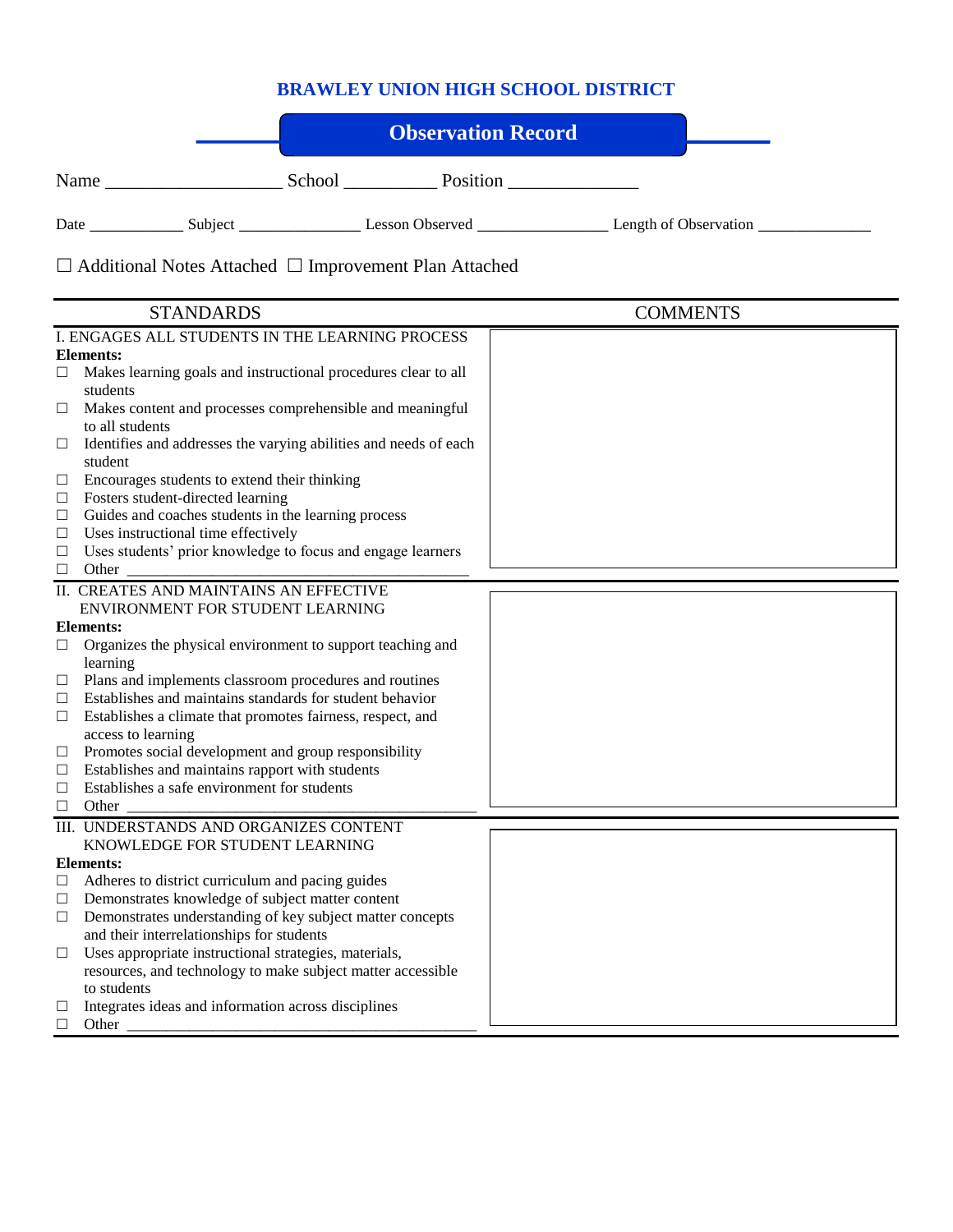|             | <b>STANDARDS</b>                                                                                 | <b>COMMENTS</b> |  |  |  |
|-------------|--------------------------------------------------------------------------------------------------|-----------------|--|--|--|
|             | IV. PLANS INSTRUCTION AND DESIGNS EFFECTIVE                                                      |                 |  |  |  |
|             | LEARNING EXPERIENCES FOR ALL STUDENTS                                                            |                 |  |  |  |
|             | <b>Elements:</b>                                                                                 |                 |  |  |  |
| $\Box$      | Establishes and articulates challenging learning goals for all                                   |                 |  |  |  |
|             | students                                                                                         |                 |  |  |  |
| □           | Demonstrates understanding of students' developmental                                            |                 |  |  |  |
|             | learning needs                                                                                   |                 |  |  |  |
| □           | Uses Knowledge of student background, ability, and                                               |                 |  |  |  |
|             | experience to plan instruction                                                                   |                 |  |  |  |
| $\Box$      | Draws upon student diversity in planning instruction                                             |                 |  |  |  |
| $\Box$      | Designs instructional plans to meet student needs and interests                                  |                 |  |  |  |
| $\Box$      | Demonstrates an understanding of the connection between                                          |                 |  |  |  |
|             | past and future learning experiences                                                             |                 |  |  |  |
| ப           | Designs lessons with clear goals and logical transitions                                         |                 |  |  |  |
| $\Box$      | Other                                                                                            |                 |  |  |  |
|             | V. ASSESSES STUDENT LEARNING TO DETERMINE                                                        |                 |  |  |  |
|             | <b>INSTRUCTION</b>                                                                               |                 |  |  |  |
|             | <b>Elements</b>                                                                                  |                 |  |  |  |
| ப           | Establishes appropriate learning expectations for all students                                   |                 |  |  |  |
| $\Box$      | Collects and uses multiple sources of information about                                          |                 |  |  |  |
|             | students and their work                                                                          |                 |  |  |  |
| ⊔           | Involves students in assessing their own work                                                    |                 |  |  |  |
| $\Box$      | Communicates with students, parents, staff, and other                                            |                 |  |  |  |
|             | audiences about student progress                                                                 |                 |  |  |  |
| ப           | Uses results of assessments to plan for future instruction                                       |                 |  |  |  |
| ⊔           | Uses a variety of ongoing assessments to monitor learning and                                    |                 |  |  |  |
|             | adjust instruction<br>Other                                                                      |                 |  |  |  |
| $\Box$      | VI. DEVELOPS AS A PROFESSIONAL EDUCATOR                                                          |                 |  |  |  |
|             |                                                                                                  |                 |  |  |  |
|             | <b>Elements</b>                                                                                  |                 |  |  |  |
| ப<br>$\Box$ | Reflects on teaching and learning<br>Involves families and community members in student learning |                 |  |  |  |
| $\Box$      | Works with colleagues to improve teaching and learning                                           |                 |  |  |  |
| $\Box$      | Actively pursues opportunities to contribute and grow                                            |                 |  |  |  |
|             | professionally                                                                                   |                 |  |  |  |
| ⊔           | Models life-long learning by keeping current on latest research                                  |                 |  |  |  |
|             | and advancement in education                                                                     |                 |  |  |  |
| $\Box$      | Other                                                                                            |                 |  |  |  |
|             | VII. FULFILLS PROFESSIONAL RESPONSIBILITES                                                       |                 |  |  |  |
|             | <b>Elements</b>                                                                                  |                 |  |  |  |
| $\Box$      | Maintains records and/or reports                                                                 |                 |  |  |  |
| $\Box$      | Adheres to timelines in all areas of responsibility                                              |                 |  |  |  |
| $\Box$      | Supervises students outside of classroom, as assigned                                            |                 |  |  |  |
| $\Box$      | Attends required meetings                                                                        |                 |  |  |  |
| $\Box$      | Works effectively and cooperatively with others                                                  |                 |  |  |  |
| $\Box$      | Utilizes effective communication                                                                 |                 |  |  |  |
| Ц           | Adheres to assigned work schedule                                                                |                 |  |  |  |
| Ц           | Maintains professional demeanor and appearance                                                   |                 |  |  |  |
| $\Box$      | Fulfills duties as assigned, and as noted in the Collective                                      |                 |  |  |  |
|             | <b>Bargaining Agreement</b>                                                                      |                 |  |  |  |
| $\Box$      | Other                                                                                            |                 |  |  |  |